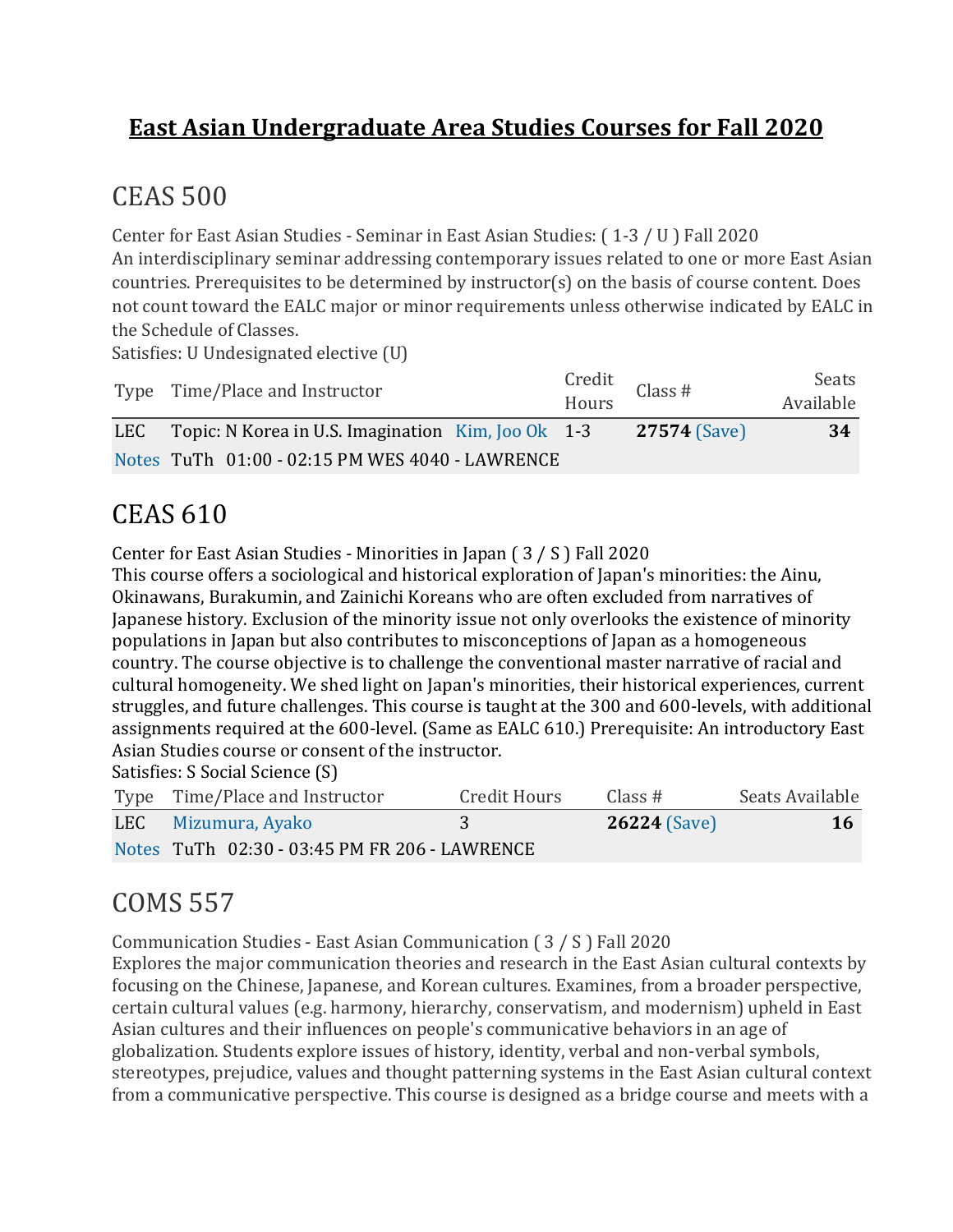graduate level section of the same title. Prerequisite: COMS 246. Satisfies: S Social Science (S)

| Type Time/Place and Instructor                  | Credit Hours | Class #             | Seats Available |
|-------------------------------------------------|--------------|---------------------|-----------------|
| <b>LEC</b> Zhang, Yan Bing                      |              | <b>27512 (Save)</b> | 30              |
| Notes TuTh 11:00 - 12:15 PM WES 4007 - LAWRENCE |              |                     |                 |

#### EALC 105

East Asian Languages&Cultures - Asian Religions ( 3 / AE42 / GE3H / H / HR / NW / W ) Fall 2020

A basic introduction to religion in India, China, and Japan with emphasis upon religions that affect the modern period. Not open to students who have taken REL 108/EALC 108. (Same as REL 106.)

Satisfies: Goal 4 Outcome 2 (AE42) , Goal 3 Arts and Humanities (GE3H) , H Humanities (H) , HR Philosophy & Religion PC (HR) , NW Non-Western Culture (NW) , World Culture (W) Type Time/Place and Instructor Credit Hours Class # Seats Available LEC [Lindsey,](https://classes.ku.edu/Classes/InstructorLink.action?searchTerm=Uk1ianRtVUdTQU44Y2tMTC81RWJPQT09) William 3 **20031** [\(Save\)](javascript:;) **55** [Notes](javascript:;) TuTh 04:00 - 05:15 PM SMI 100 - LAWRENCE

#### EALC 130

East Asian Languages&Cultures - Myth,Legend&Flk Beliefs E Asia ( 3 / AE42 / H / NW / W ) Fall 2020

A survey of the commonly held ideas about the beginning of the world, the role of gods and spirits in daily life, and the celebrations and rituals proper to each season of the year. The purpose of the course is to present the traditional world view of the peoples of East Asia. (Same as ANTH 293, REL 130.)

Satisfies: Goal 4 Outcome 2 (AE42) , H Humanities (H) , NW Non-Western Culture (NW) , World Culture (W)

| Type Time/Place and Instructor                | Credit Hours | Class #             | Seats Available |
|-----------------------------------------------|--------------|---------------------|-----------------|
| LEC McMahon, Keith                            |              | <b>28369 (Save)</b> | 40              |
| Notes MW 03:00 - 04:15 PM WES 4041 - LAWRENCE |              |                     |                 |

### EALC 142

East Asian Languages&Cultures - Ethics in Chinese Philosophy ( 3 / AE51 / H ) Fall 2020 How can ethical codes help us lead a better life? What principles of government will ensure an ordered and harmonious society? What responsibilities do we have to others and to the natural world? Thinkers in early China asked these questions and came to a variety of different conclusions, ranging from a goal of spontaneous harmony, to a rigid law-and-order ethic. Their ideas are still relevant today and in this course we will both survey these different ethical perspectives and also apply them to contemporary social, political, and environmental issues. Satisfies: Goal 5 Outcome 1 (AE51), H Humanities (H)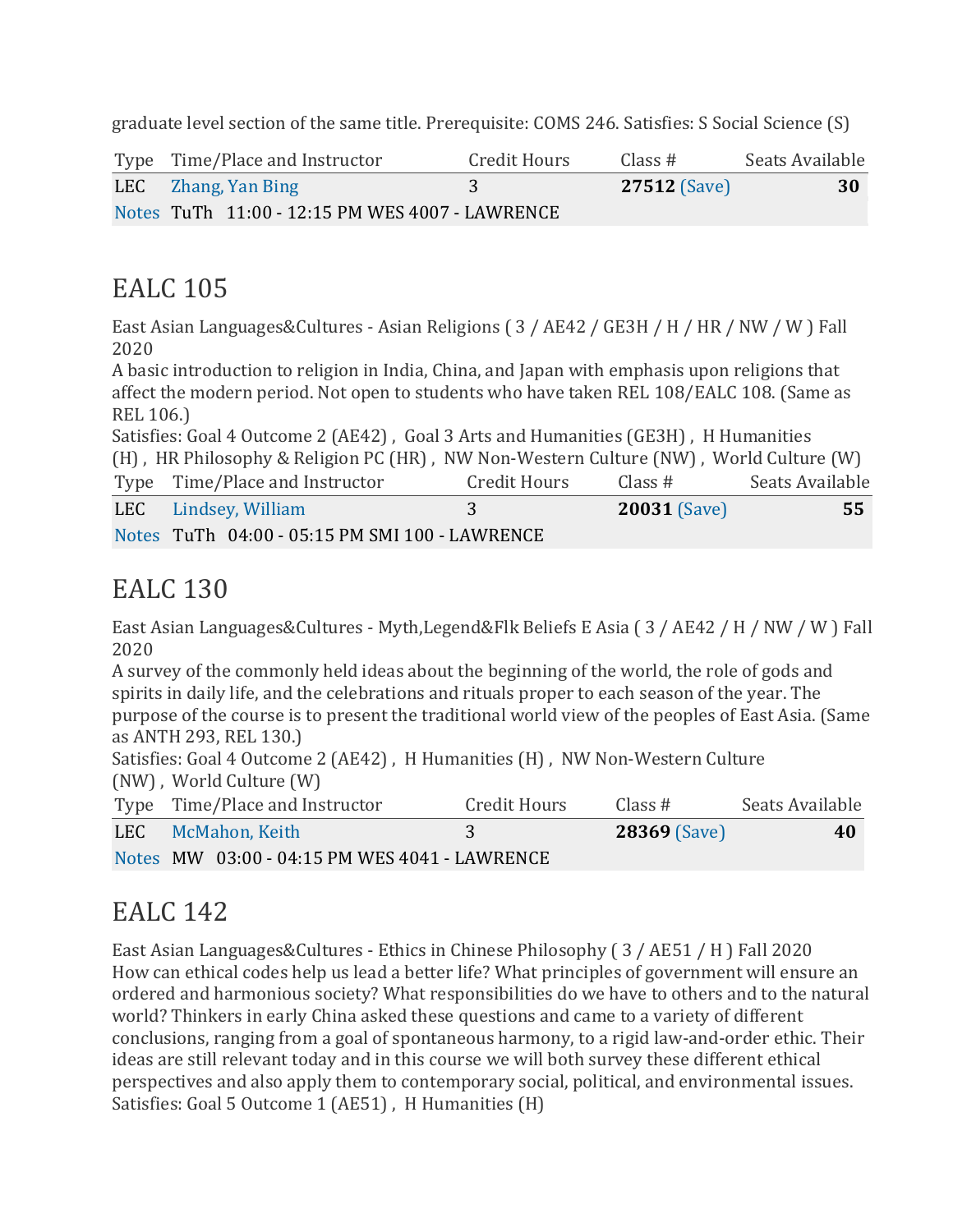| Type Time/Place and Instructor                 | Credit Hours | Class #             | Seats Available |
|------------------------------------------------|--------------|---------------------|-----------------|
| LEC Williams, Crispin                          |              | <b>20078 (Save)</b> | 45              |
| Notes MW 11:00 - 12:15 PM DHDC 2096 - LAWRENCE |              |                     |                 |

#### EALC 198

East Asian Languages&Cultures - Studies in: ( 1-5 / H ) Fall 2020 Special purpose subject in East Asia and contiguous regions. Satisfies: H Humanities (H)

| Type       | Time/Place and Instructor                      | Credit Hours Class # |                     | <b>Seats</b><br>Available |
|------------|------------------------------------------------|----------------------|---------------------|---------------------------|
| LEC        | Topic: Chinese Calligraphy Zhang, Hong 2       |                      | <b>29091 (Save)</b> | 15                        |
|            | Notes F 04:00 - 05:50 PM BL 108 - LAWRENCE     |                      |                     |                           |
| <b>LEC</b> | Topic: Elementary Uyghur I Gulina, Aizezi 3    |                      | 27031 (Save)        | 3                         |
|            | Notes MW 10:00 - 10:50 AM WES 2120 - LAWRENCE  |                      | <b>Inst Req</b>     |                           |
| <b>LEC</b> | Topic: The Visual Arts of East Asia            | 3                    | <b>26446 (Save)</b> | 23                        |
|            | Notes TuTh 02:30 - 03:45 PM SMA 208 - LAWRENCE |                      |                     |                           |
| <b>LEC</b> | Topic: The Visual Arts of East Asia            | 3                    | 28820 (Save)        | 23                        |
|            | Notes APPT ONLNE KULC - LAWRENCE AUG-24/OCT-16 |                      |                     |                           |
| <b>LEC</b> | Topic: The Visual Arts of East Asia            | 3                    | <b>26447</b> (Save) | 24                        |
|            | Notes APPT ONLNE KULC - LAWRENCE OCT-26/DEC-18 |                      |                     |                           |

### EALC 316

East Asian Languages&Cultures - Modern Japanese Fiction & Film ( 3 / AE42 / H / W ) Fall 2020 A survey of major works of fiction and film in modern Japan. Topics include the social and spiritual challenges of modernization, urbanization, and the issues of race and national identity. Works by Akutagawa, Kawabata, Kurosawa, Ogai, Ozu, Soseki and Tanizaki and others are covered. Lectures, discussion, readings, and films in English. Knowledge of Japanese language is not required. This course is offered at the 300 and the 700 levels, with additional assignments at the 700 level. Not open to students who have completed EALC 716. Satisfies: Goal 4 Outcome 2 (AE42) , H Humanities (H) , World Culture (W) Type Time/Place and Instructor Credit Hours Class # Seats Available

|              | LEC Gerbert, Elaine                     | <b>28745 (Save)</b> | 20 |
|--------------|-----------------------------------------|---------------------|----|
| <b>Notes</b> | Tu 02:30 - 04:30 PM WES 4041 - LAWRENCE |                     |    |
|              | <b>APPT ONLNE KULC - LAWRENCE</b>       |                     |    |

# EALC 325

East Asian Languages&Cultures - Minorities in Japan ( 3 / S ) Fall 2020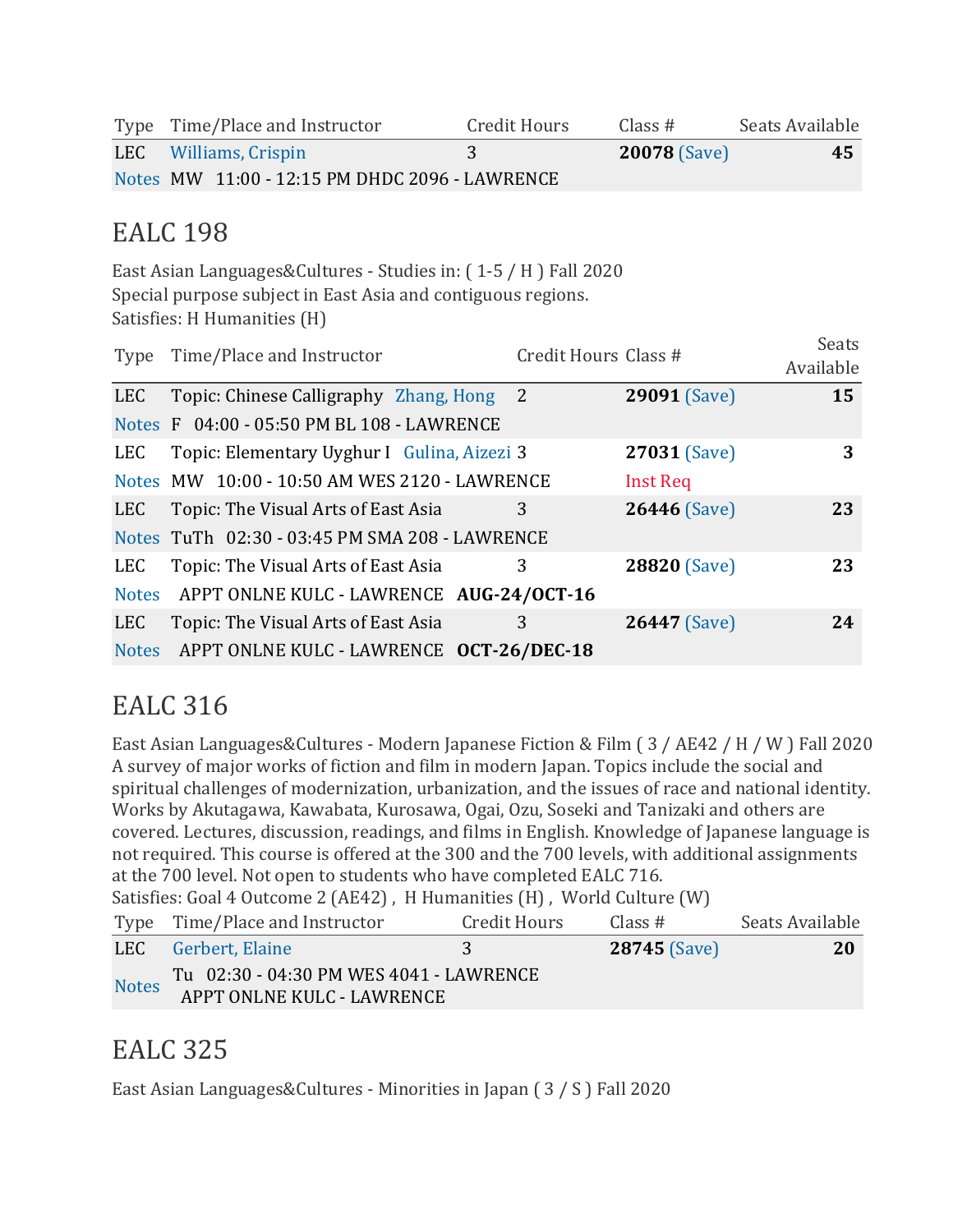This course offers a sociological and historical exploration of Japan's minorities: the Ainu, Okinawans, Burakumin, and Zainichi Koreans who are often excluded from narratives of Japanese history. Exclusion of the minority issue not only overlooks the existence of minority populations in Japan but also contributes to misconceptions of Japan as a homogeneous country. The course objective is to challenge the conventional master narrative of racial and cultural homogeneity. We shed light on Japan's minorities, their historical experiences, current struggles, and future challenges. This course is taught at the 300 and 600-levels with additional assignments required at the 600-level.

Satisfies: S Social Science (S)

| Type Time/Place and Instructor                | Credit Hours | Class $#$           | Seats Available |
|-----------------------------------------------|--------------|---------------------|-----------------|
| LEC Mizumura, Ayako                           |              | <b>26222</b> (Save) | <b>16</b>       |
| Notes TuTh 02:30 - 03:45 PM FR 206 - LAWRENCE |              |                     |                 |

#### EALC 331

East Asian Languages&Cultures - Studies in: ( 1-3 / H / W ) Fall 2020 Topics in the Chinese and Japanese cultures. Satisfies: H Humanities (H) , World Culture (W)

| Type         | Time/Place and Instructor                                                                          | Credit Hours Class # |                     | Seats<br>Available |
|--------------|----------------------------------------------------------------------------------------------------|----------------------|---------------------|--------------------|
| LEC          | Topic: Gardens of Japan & China McNair, Amy                                                        | 3                    | <b>26456</b> (Save) | 25                 |
| <b>Notes</b> | TuTh 01:00 - 02:15 PM SMA 208 - LAWRENCE                                                           |                      |                     |                    |
| LEC          | Topic: Modern Korean Art and Culture                                                               | 3                    | <b>18668 (Save)</b> | 10                 |
| <b>Notes</b> | APPT ONLNE KULC - LAWRENCE OCT-26/DEC-18<br>W 06:00 - 07:15 PM ONLNE ZOOM - LAWRENCE OCT-28/DEC-16 |                      |                     |                    |
| <b>LEC</b>   | Topic: Modern Korean Art and Culture Stiller, Maya 3                                               |                      | <b>21406 (Save)</b> | <b>10</b>          |
| <b>Notes</b> | W 06:00 - 07:15 PM ONLNE ZOOM - LAWRENCE AUG-26/OCT-14<br>APPT ONLNE KULC - LAWRENCE AUG-24/OCT-16 |                      |                     |                    |

#### EALC 361

East Asian Languages&Cultures - Colonial Korea ( 3 / H ) Fall 2020 This course examines the history, society, and culture of Korea from the end of Choson dynasty through the Colonial period (1910-1945) in its East Asian and global context. The course uses a multi-disciplinary approach, including history, anthropology, literature, and film. Not open to students with credit in EALC 561.

Satisfies: H Humanities (H)

| Type Time/Place and Instructor               | Credit Hours | Class $#$           | Seats Available |
|----------------------------------------------|--------------|---------------------|-----------------|
| LEC Yun, Kyoim                               |              | <b>28372 (Save)</b> | 20              |
| Notes MW 03:00 - 04:15 PM LIN 401 - LAWRENCE |              |                     |                 |

EALC 375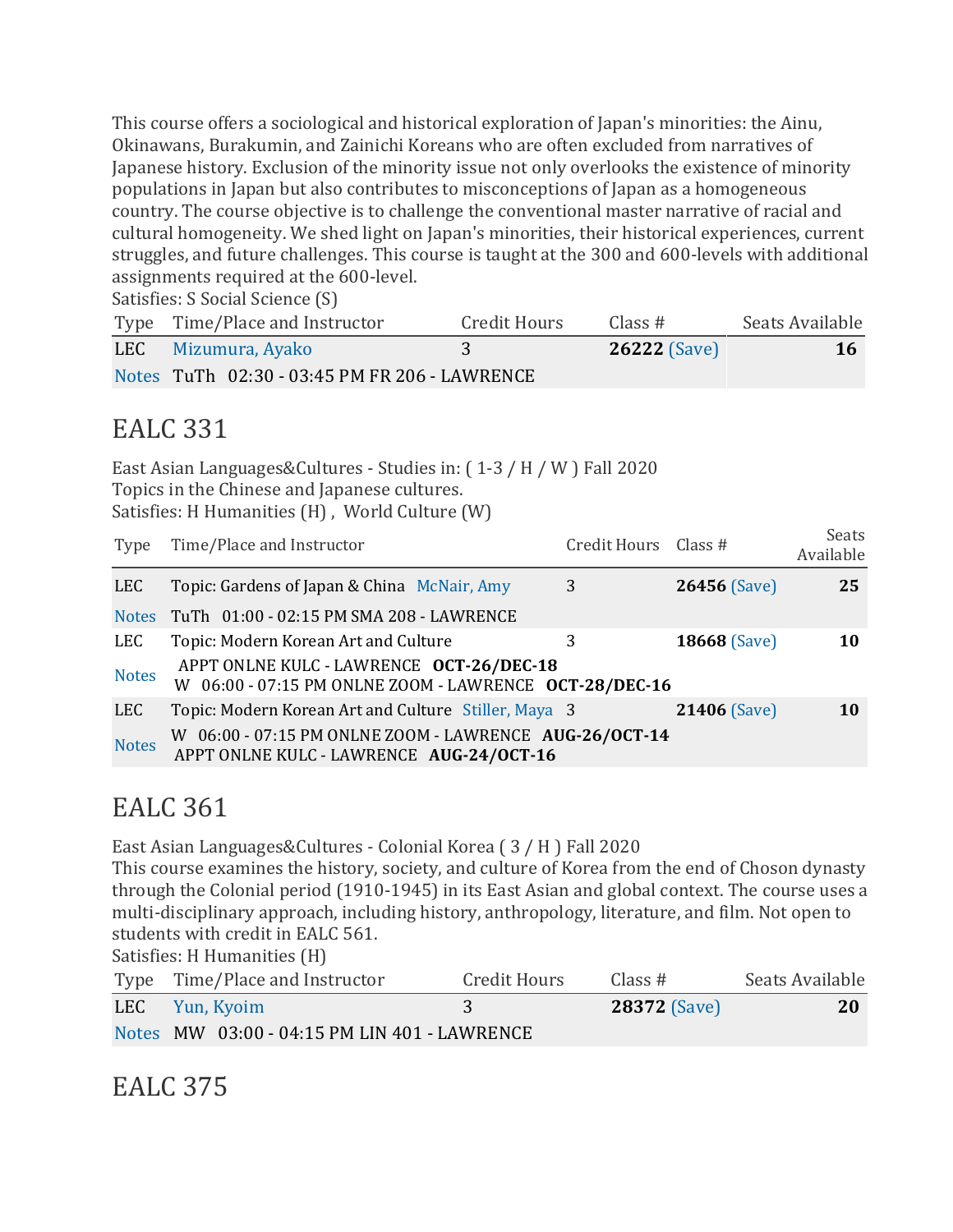East Asian Languages&Cultures - Love, Sex & Gender in Jpn Litr ( 3 / H / HL ) Fall 2020 An examination of Japanese attitudes toward love, sexuality and gender differences as revealed in literature from the tenth century to the present. Discussion format. Not open to students who have taken EALC 575/WGSS 576. (Same as WGSS 376.) Satisfies: H Humanities (H) , HL Literature & the Arts PC (HL)

| Type Time/Place and Instructor                | Credit Hours | Class#              | Seats Available |
|-----------------------------------------------|--------------|---------------------|-----------------|
| LEC Childs, Maggie                            |              | <b>29078 (Save)</b> | 20              |
| Notes MW 12:30 - 01:45 PM WES 4011 - LAWRENCE |              |                     |                 |

### EALC 431

East Asian Languages&Cultures - Studies in: ( 1-3 / H / W ) Fall 2020 Topics in the Chinese and Japanese traditions. Satisfies: H Humanities (H) , World Culture (W)

|            | Type Time/Place and Instructor                          | Credit<br>Hours | Class $#$           | Seats<br>Available |
|------------|---------------------------------------------------------|-----------------|---------------------|--------------------|
| <b>LEC</b> | Topic: Advanced Modern Japanese I Naito<br>Billen, Yuka | $1 - 3$         | <b>26623 (Save)</b> | <b>10</b>          |
|            | Notes APPT KULC APPT - LAWRENCE                         |                 | Inst Req            |                    |

#### EALC 498

East Asian Languages&Cultures - Dir Readng in East Asn Lng&Clt ( 1-4 / AE61 / H / W ) Fall 2020

Readings in English on an East Asian subject, selected by a student with the advice and direction of the instructor. Individual meetings and reports. Prerequisite: ECIV 104 or ECIV 304 and consent of instructor.

Satisfies: Goal 6 Outcome 1 (AE61), H Humanities (H), World Culture (W)

| Type         | Time/Place and Instructor | Credit Hours | Class #             | Seats Available |
|--------------|---------------------------|--------------|---------------------|-----------------|
| <b>IND</b>   | Childs, Maggie            | $1 - 4$      | <b>17403 (Save)</b> |                 |
| <b>Notes</b> | APPT KULC APPT - LAWRENCE |              | Inst Req            |                 |
| <b>IND</b>   | Gerbert, Elaine           | $1 - 4$      | <b>10974 (Save)</b> |                 |
| <b>Notes</b> | APPT KULC APPT - LAWRENCE |              | Inst Req            |                 |

### EALC 499

East Asian Languages&Cultures - Honors Thesis ( 3 / Honors / AE61 / H / W ) Fall 2020 Required of all students working for a degree with honors. May be repeated for a total of nine semester hours.

|            | Satisfies: Goal 6 Outcome 1 (AE61), H Humanities (H), World Culture (W), Honors |              |                     |                 |
|------------|---------------------------------------------------------------------------------|--------------|---------------------|-----------------|
|            | Type Time/Place and Instructor                                                  | Credit Hours | Class #             | Seats Available |
| <b>IND</b> | Childs, Maggie                                                                  |              | <b>14462</b> (Save) |                 |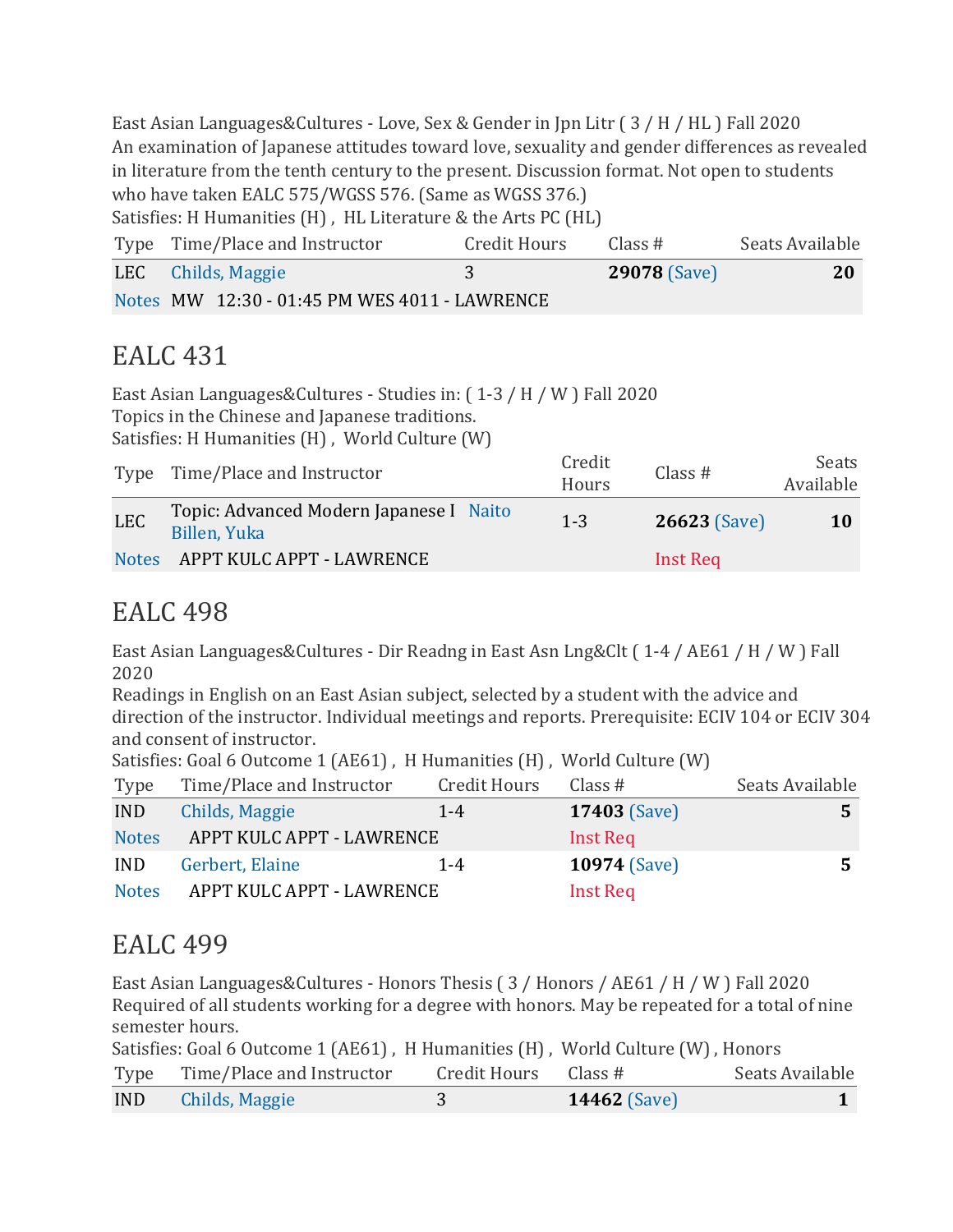| <b>Notes</b> | APPT KULC APPT - LAWRENCE | Inst Req            |   |
|--------------|---------------------------|---------------------|---|
| <b>IND</b>   | Gerbert, Elaine           | <b>14552 (Save)</b> | 1 |
| <b>Notes</b> | APPT KULC APPT - LAWRENCE | Inst Req            |   |
| <b>IND</b>   | Kennedy, John             | <b>14652 (Save)</b> | 1 |
| <b>Notes</b> | APPT KULC APPT - LAWRENCE | Inst Req            |   |
| <b>IND</b>   | McMahon, Keith            | 19833 (Save)        | 5 |
| <b>Notes</b> | APPT KULC APPT - LAWRENCE |                     |   |

### EALC 509

East Asian Languages&Cultures - Religion in Japan ( 3 / AE42 / GE3H / H / NW / W ) Fall 2020 Survey of religious thought and practice in Japan from the Jomon period to the present. (Same as REL 509.)

Satisfies: Goal 4 Outcome 2 (AE42) , Goal 3 Arts and Humanities (GE3H) , H Humanities (H) , NW Non-Western Culture (NW) , World Culture (W)

| Type Time/Place and Instructor                 | Credit Hours  | Class #             | Seats Available |
|------------------------------------------------|---------------|---------------------|-----------------|
| LEC Lindsey, William                           | $\mathcal{R}$ | <b>27346 (Save)</b> | 30              |
| Notes TuTh 02:30 - 03:45 PM SMI 208 - LAWRENCE |               |                     |                 |

# EALC 543

East Asian Languages&Cultures - Contemporary Japanese Film ( 3 / AE42 / H / NW ) Fall 2020 Seminar on the major developments in the contemporary (1980-present) Japanese film industry examining how filmmaking practices and film criticism have been influenced by such issues as transnationalism, postcolonialism, critical race theory, postmodernism, and new media. We survey recent industrial and stylistic trends as well as key critical debates. Class discussion, reports, and individual research papers. The course is offered at the 500 and 700 levels, with additional assignments at the 700 level. (Same as FMS 543.) Prerequisite: Junior status.

| Satisfies: Goal 4 Outcome 2 (AE42), H Humanities (H), NW Non-Western Culture (NW) |              |                     |                 |  |
|-----------------------------------------------------------------------------------|--------------|---------------------|-----------------|--|
| Type Time/Place and Instructor                                                    | Credit Hours | Class #             | Seats Available |  |
| LEC Baskett, Michael                                                              | -3           | <b>28112 (Save)</b> | 30              |  |
| Notes W 06:30 - 10:00 PM SUM 426 - LAWRENCE                                       |              |                     |                 |  |

# EALC 561

East Asian Languages&Cultures - Colonial Korea ( 3 / H ) Fall 2020

This course examines the history, society, and culture of Korea from the end of the Choson dynasty through the colonial period (1920-1945) in its East Asian and global context. The course uses a multi-disciplinary approach, including history, anthropology, literature and film. Prerequisite: An introductory East Asian studies course, such as ECIV 104 or ECIV 304, or EALC 105; or consent of instructor. There are additional readings and more extensive writing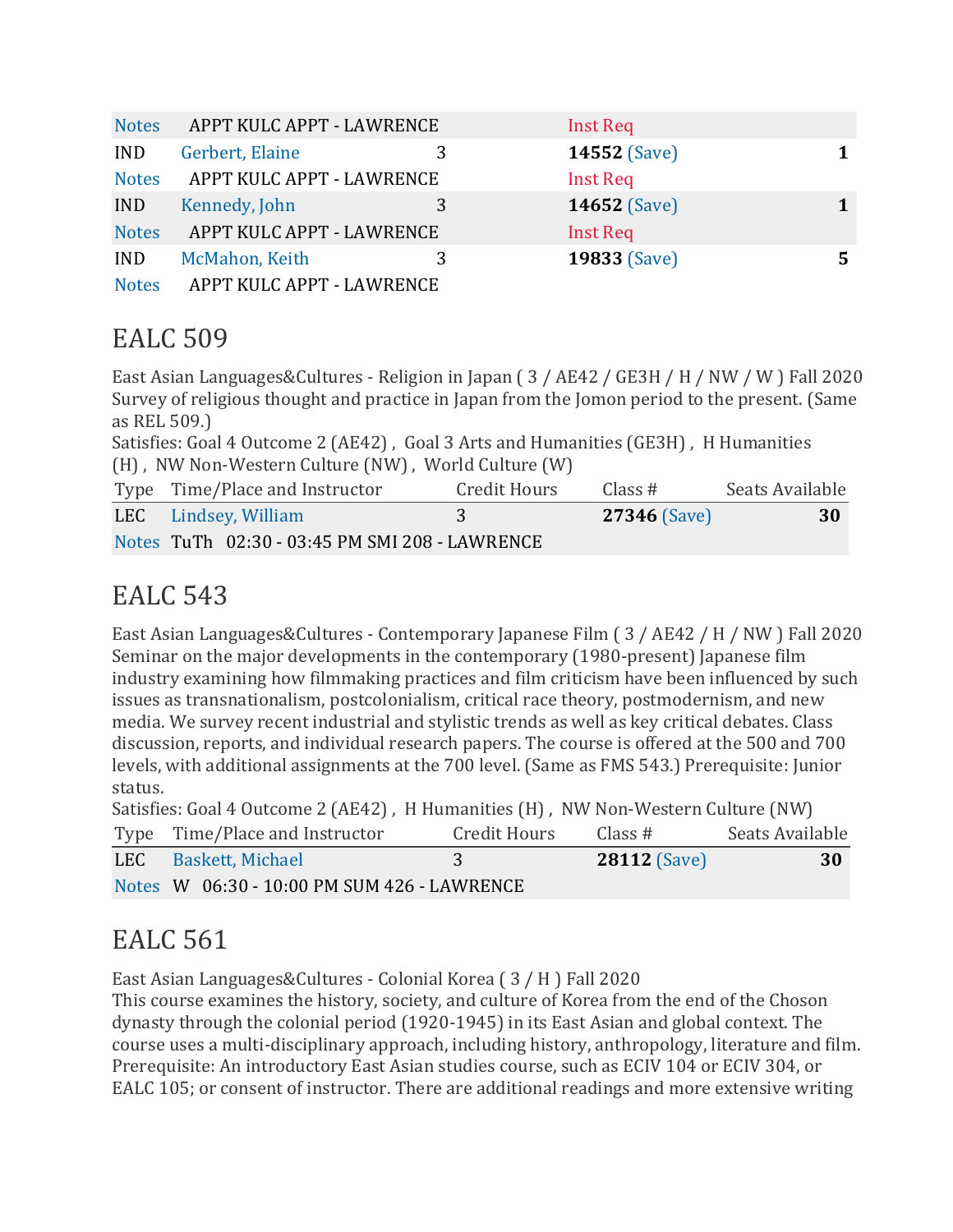assignments than in EALC 361. Not open to students with credit in EALC 361. Satisfies: H Humanities (H)

| Type Time/Place and Instructor               | Credit Hours | Class #             | Seats Available |
|----------------------------------------------|--------------|---------------------|-----------------|
| LEC Yun, Kyoim                               |              | <b>28373 (Save)</b> | 20              |
| Notes MW 03:00 - 04:15 PM LIN 401 - LAWRENCE |              |                     |                 |

### EALC 570

East Asian Languages&Cultures - The Structure of Japanese ( 3 / H ) Fall 2020 A detailed study of the phonological and grammatical structure of Japanese and the use of the language in social/cultural contexts. Primarily for students who want a linguistic knowledge of the language rather than a practical command of it. (Same as LING 570.) Satisfies: H Humanities (H)

| Type Time/Place and Instructor                | Credit Hours | Class #             | Seats Available |
|-----------------------------------------------|--------------|---------------------|-----------------|
| LEC Minai, Utako                              |              | <b>28204</b> (Save) | 30              |
| Notes TuTh 02:30 - 03:45 PM BL 206 - LAWRENCE |              |                     |                 |

# EALC 585

East Asian Languages&Cultures - Reform in Contemporary China ( 3 / AE42 / H / NW / W ) Fall 2020

Examines the epochal changes that have occurred in China from Deng Xiaoping's rise to power in 1978 to the present. Includes a focus on the historical background of the revolutionary period before examining the political and economic changes that spawned the 1989 "prodemocracy" movement at Tiananmen. The course includes an analysis of the events of the 1990s focusing on U.S.-China political and economic relations and the destabilizing effects of inflation, infrastructural reform, political and economic decentralization, and leadership succession. A previous course on China is helpful, but not mandatory. (Same as POLS 668.) Satisfies: Goal 4 Outcome 2 (AE42) , H Humanities (H) , NW Non-Western Culture (NW) , World Culture (W)

|  | Type Time/Place and Instructor              | Credit Hours | Class #        | Seats Available |
|--|---------------------------------------------|--------------|----------------|-----------------|
|  | LEC Kennedy, John                           |              | $26352$ (Save) | 40              |
|  | Notes MW 12:30 - 01:45 PM BL 209 - LAWRENCE |              |                |                 |

# EALC 656

East Asian Languages&Cultures - Government&Politics East Asia ( 3 / AE42 / NW / S / W ) Fall 2020

A comparative examination of the contemporary political institutions, processes and ideas of China, Japan, and Korea. (Same as POLS 656.) Prerequisite: Junior level or consent of the instructor.

Satisfies: Goal 4 Outcome 2 (AE42) , NW Non-Western Culture (NW) , S Social Science (S) , World Culture (W)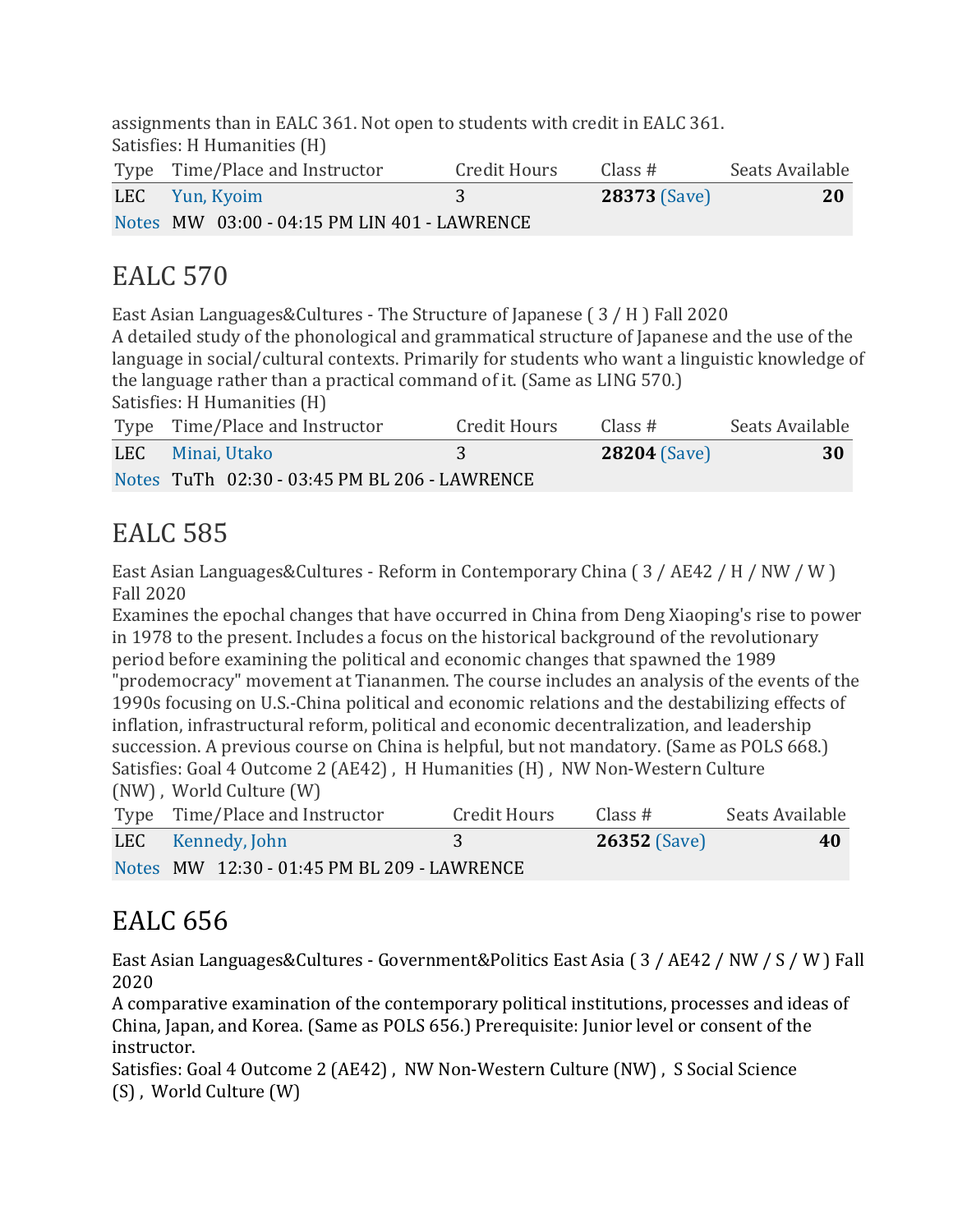| Type Time/Place and Instructor                | Credit Hours | Class #        | Seats Available |
|-----------------------------------------------|--------------|----------------|-----------------|
| LEC Nagao, Haruka                             |              | $26353$ (Save) |                 |
| Notes TuTh 09:30 - 10:45 AM FR 124 - LAWRENCE |              |                |                 |

### EALC 666

East Asian Languages&Cultures - Political Economy of East Asia ( 3 / S ) Fall 2020 This course provides basic understanding of fiscal, monetarist, and trade policies; how governments in East Asia use them to pursue growth; the extent to which these governments follow or controvert economics to pursue growth; and how the performances of economies in East Asia relate to the US and global economies. (Same as POLS 666.) Prerequisite: POLS 150. Satisfies: S Social Science (S)

| Type Time/Place and Instructor                | <b>Credit Hours</b> | Class #             | Seats Available |
|-----------------------------------------------|---------------------|---------------------|-----------------|
| LEC Nagao, Haruka                             |                     | <b>26963 (Save)</b> | 27              |
| Notes TuTh 09:30 - 10:45 AM FR 124 - LAWRENCE |                     |                     |                 |

### ECIV 104

Eastern Civilization (ECIV) - Eastern Civilizations ( 3 / AE42 / H / HL / NW / W ) Fall 2020 This course acquaints the student with the broad outlines of the traditional cultures and literatures of East Asia, and explores the interaction between these regions and cultures as well as their continuities and disparities. Course materials include translations and discussions of original sources. The course is most appropriate for students with no background in Asian culture. Does not complete major requirement. Not open to students with credit in ECIV 304.

Satisfies: Goal 4 Outcome 2 (AE42) , H Humanities (H) , HL Literature & the Arts PC (HL) , NW Non-Western Culture (NW) , World Culture (W)

|              | Type Time/Place and Instructor           | Credit Hours | Class $#$           | Seats<br>Available |
|--------------|------------------------------------------|--------------|---------------------|--------------------|
| LEC          | Vanhartingsveldt, Michael                | 3            | <b>22189 (Save)</b> | 25                 |
| <b>Notes</b> | APPT ONLNE KULC - LAWRENCE AUG-24/OCT-16 |              |                     |                    |
| LEC          | Vanhartingsveldt, Michael                | 3            | <b>19557 (Save)</b> | 25                 |
| <b>Notes</b> | APPT ONLNE KULC - LAWRENCE OCT-26/DEC-18 |              |                     |                    |

### GEOG 396

Geography - East Asia ( 3 / AE42 / GE3H / GE3S / NW / S / W ) Fall 2020

This course is an introduction to the contemporary politics, economy, and culture of Korea, China, and Japan in the context of globalization. In addition to the discussion of individual countries, the course examines the cross-cutting themes such as international relations, cultural exchange, and economic development in the region of East Asia. Satisfies: Goal 4 Outcome 2 (AE42) , Goal 3 Arts and Humanities (GE3H) , Goal 3 Social Sciences (GE3S) , NW Non-Western Culture (NW) , S Social Science (S) , World Culture (W)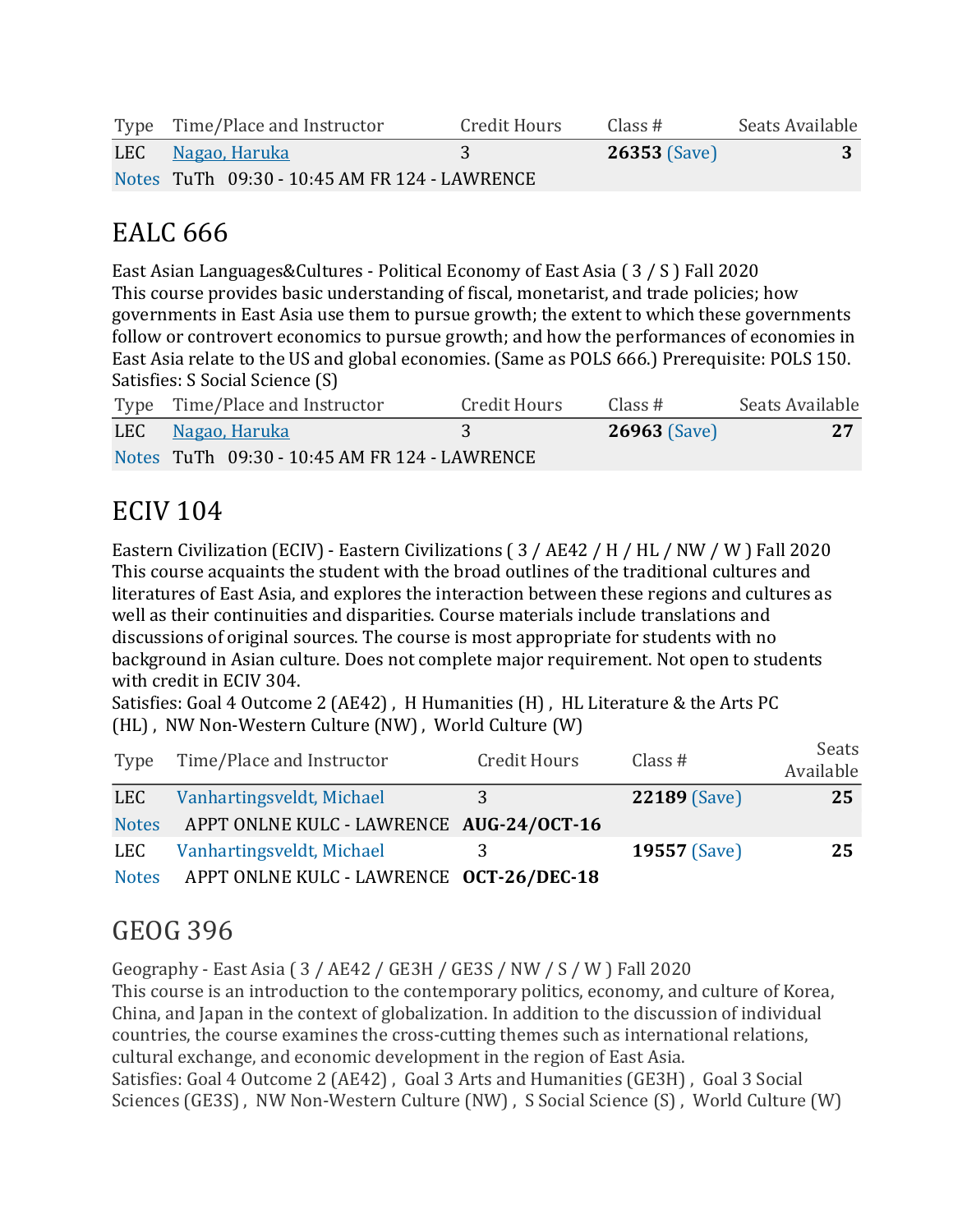| Type Time/Place and Instructor              | Credit Hours | Class #             | Seats Available |
|---------------------------------------------|--------------|---------------------|-----------------|
| LEC Cheong, So-Min                          |              | <b>27363 (Save)</b> | 30              |
| Notes M 02:00 - 05:00 PM LIN 314 - LAWRENCE |              |                     |                 |

# HA 166

History of Art - The Visual Arts of East Asia ( 3 / AE42 / GE3H / H / HT / NW ) Fall 2020 This course examines major forms of artistic expression in China, Korea, and Japan. Discussions introduce basic art concepts, the themes and purposes of art, and different art styles in East Asia from ancient times to the present. Students develop critical skills through analyzing, writing about, and talking about art and East Asian cultures. Students also learn about important museums in North America and Asia. No prior knowledge of art history or East Asia expected. Not open to students with credit in HA 165.

Satisfies: Goal 4 Outcome 2 (AE42) , Goal 3 Arts and Humanities (GE3H) , H Humanities (H) , HT Historical Studies PC (HT) , NW Non-Western Culture (NW)

|            | Type Time/Place and Instructor                 | Credit Hours | Class $#$           | Seats Available |
|------------|------------------------------------------------|--------------|---------------------|-----------------|
| <b>LEC</b> |                                                | З            | 20246 (Save)        | 25              |
|            | Notes TuTh 02:30 - 03:45 PM SMA 208 - LAWRENCE |              |                     |                 |
| <b>LEC</b> |                                                |              | <b>28819 (Save)</b> | 25              |
|            | Notes APPT ONLNE KULC - LAWRENCE AUG-24/OCT-16 |              |                     |                 |
| LEC        |                                                | 3            | 25932 (Save)        | 25              |
|            | Notes APPT ONLNE KULC - LAWRENCE OCT-26/DEC-18 |              |                     |                 |

# HA 340

History of Art - Spec Stdy Asian Art Bfre 1900: ( 1-6 / H ) Fall 2020

This course is designed for the study of special topics in Asian art before 1900, including courses taken through study abroad. May be repeated for credit if content varies. The course is taught at the 300 and 500-levels with additional work required at the 500-level. Same topic may not be taken at both the 300 and 500-levels. Satisfies: H Humanities (H)

| Type Time/Place and Instructor                    | Credit<br>Hours | Class #             | Seats<br>Available |
|---------------------------------------------------|-----------------|---------------------|--------------------|
| LEC Topic: Gardens of Japan & China McNair, Amy 3 |                 | <b>21245 (Save)</b> | -25                |
| Notes TuTh 01:00 - 02:15 PM SMA 208 - LAWRENCE    |                 |                     |                    |

# HA 361

History of Art - Buddhist Art of Korea ( 3 / H ) Fall 2020

Introduction to the history of Buddhist temple buildings, paintings, sculptures and illuminated hand-scrolls in Korea from the 4th through the 19th centuries, with special emphasis on their stylistic, geographical, social, devotional and literary contexts. Current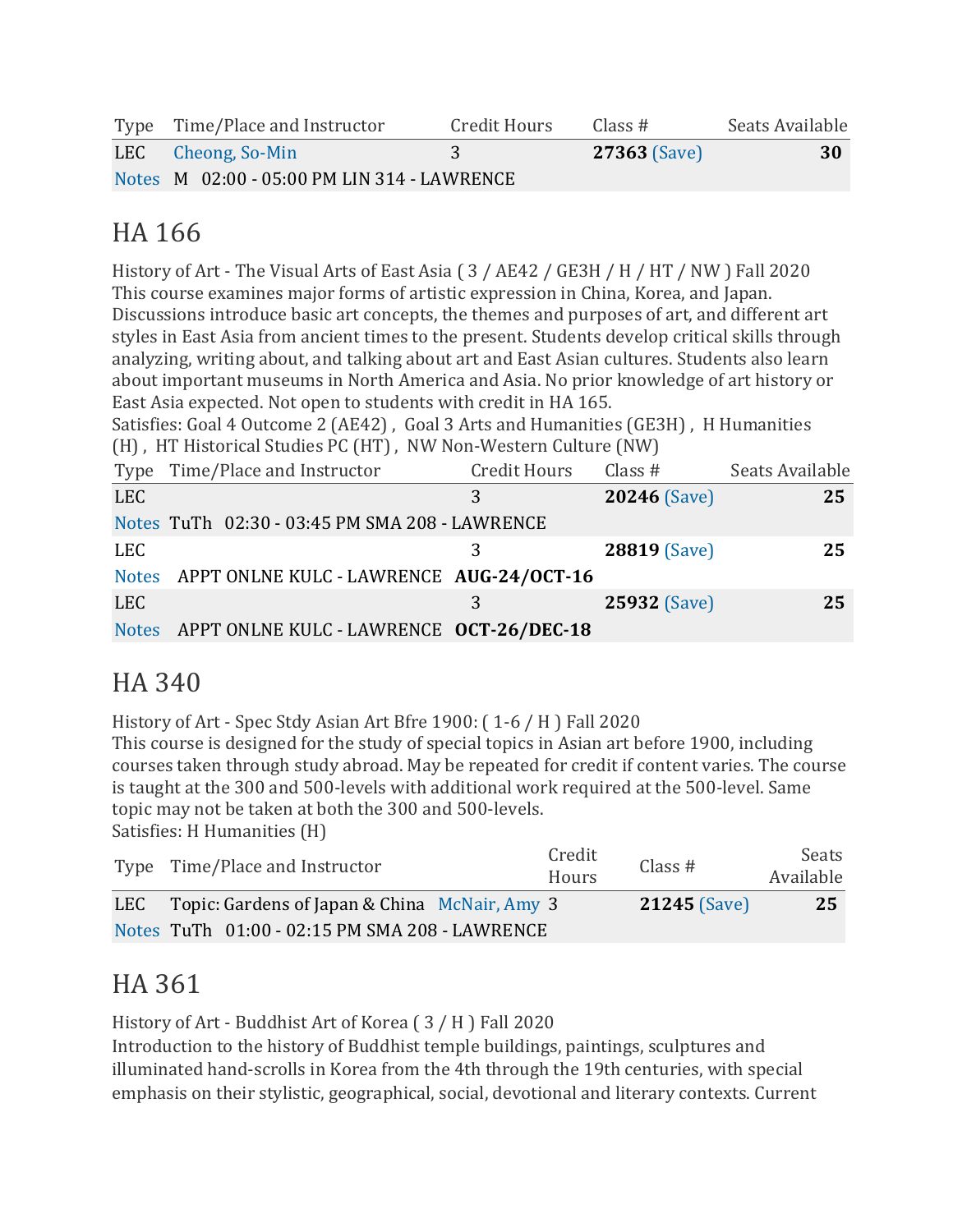theories and controversies pertinent to the history and study of Korean Buddhist art are also addressed. Not open to students who have taken HA 561 or REL 511. Work requirements will be greater for students enrolled at the 500 level than at the 300 level. Prerequisite: A college level introduction to Asian art history, or consent of instructor. Satisfies: H Humanities (H)

| Type Time/Place and Instructor               | Credit Hours | Class #             | Seats Available |
|----------------------------------------------|--------------|---------------------|-----------------|
| LEC Stiller, Maya                            |              | <b>22127</b> (Save) | -23             |
| Notes MW 09:30 - 10:45 AM SMA 208 - LAWRENCE |              |                     |                 |

# HA 363

History of Art - Modern Korean Art & Culture ( 3 / AE42 / H ) Fall 2020 This course is a thematic introduction to Korean art and culture with an emphasis on modern and contemporary Korea. Pre-modern works are contextualized with respect to contemporary issues. Students learn how to conduct a comprehensive analysis of an artwork by considering the political, historical and social conditions of its time within a broader East Asian cultural framework. Prerequisite: An introductory course in art history at the college level, or consent of instructor.

Satisfies: Goal 4 Outcome 2 (AE42), H Humanities (H)

|            | Type Time/Place and Instructor                                                                               | Credit Hours Class # |                     | Seats<br>Available |
|------------|--------------------------------------------------------------------------------------------------------------|----------------------|---------------------|--------------------|
| <b>LEC</b> | Stiller, Maya                                                                                                | 3                    | <b>21405 (Save)</b> | 25                 |
| Notes 14   | W 06:00 - 07:15 PM ONLNE ZOOM - LAWRENCE AUG-26/OCT-<br>APPT ONLNE KULC - LAWRENCE AUG-24/OCT-16             |                      |                     |                    |
| LEC.       |                                                                                                              | 3                    | <b>19222 (Save)</b> | 25                 |
|            | APPT ONLNE KULC - LAWRENCE OCT-26/DEC-18<br>Notes W 06:00 - 07:15 PM ONLNE ZOOM - LAWRENCE OCT-28/DEC-<br>16 |                      |                     |                    |

### HA 367

History of Art - Art and Culture of Japan ( 3 / AE42 / GE3H / H / NW / W ) Fall 2020 The history of Japanese art interpreted from visual, historical, social, religious, and political perspectives. Representative topics: archaeological discoveries, Buddhist images and architecture, gender relationships expressed through art, interactions with different countries, and the roots of modernism in Japanese art. Art history goals: direct engagement with museum collections and enhanced ability to analyze, write about, and talk about art. Satisfies: Goal 4 Outcome 2 (AE42) , Goal 3 Arts and Humanities (GE3H) , H Humanities (H) , NW Non-Western Culture (NW) , World Culture (W)

|            | Type Time/Place and Instructor                 | Credit Hours | Class #             | Seats Available |
|------------|------------------------------------------------|--------------|---------------------|-----------------|
| <b>LEC</b> |                                                |              | <b>28298 (Save)</b> | 25              |
|            | Notes TuTh 11:00 - 12:15 PM SMA 208 - LAWRENCE |              |                     |                 |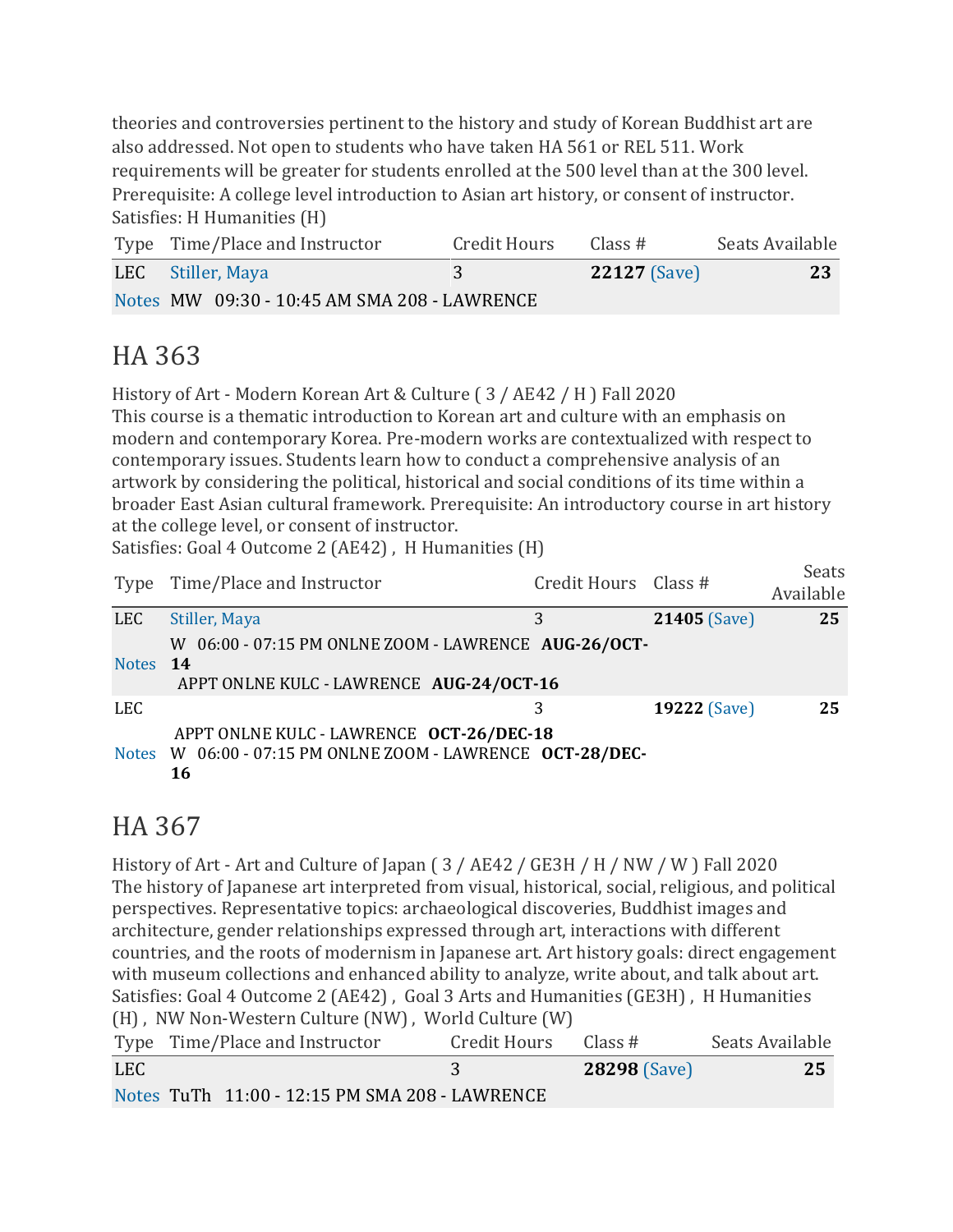### HIST 390

History - Topics in Non-Western History: ( 3 / H ) Fall 2020

A study of a specialized theme or topic in non-Western History. Students will examine major issues and methods of historical study through the study of a specific historical period or topical area. This course grants HIST Category II credit. May be repeated for credit when topic varies.

Satisfies: H Humanities (H)

| Type         | Time/Place and Instructor                                                                              | <b>Credit Hours</b> | Class $#$           | Seats<br>Available |
|--------------|--------------------------------------------------------------------------------------------------------|---------------------|---------------------|--------------------|
| <b>LEC</b>   | Topic: Buddhist Art of Korea Stiller, Maya                                                             | 3                   | 26418 (Save)        | 25                 |
| <b>Notes</b> | MW 09:30 - 10:45 AM SMA 208 - LAWRENCE                                                                 |                     |                     |                    |
| LEC          | Topic: Modern Korean & Culture                                                                         | 3                   | <b>26420 (Save)</b> | 10                 |
| <b>Notes</b> | APPT ONLNE KULC - LAWRENCE OCT-26/DEC-18<br>W 06:00 - 07:15 PM ONLNE ZOOM - LAWRENCE OCT-28/DEC-<br>16 |                     |                     |                    |
| <b>LEC</b>   | Yun, Kyoim                                                                                             | 3                   | 28374 (Save)        | 20                 |
| <b>Notes</b> | MW 03:00 - 04:15 PM LIN 401 - LAWRENCE                                                                 |                     |                     |                    |

#### HIST 394

History - Made in China:Chinese Bus Hist ( 3 / AE42 / H ) Fall 2020

This course examines the development of business culture in China since 1900. Looking particularly at how it has transformed and adapted in response to China's own changing political environment as well as China's changing engagement with the West and Japan. We examine cases of western businesses in China and Chinese businesses in both China and the West. Topics include the rise of industrialism, the role of foreign investment, China's role in the global market place, the relationship between business and the state, state-run enterprises, factory life, entrepreneurialism, advertising, consumerism, and economic nationalism.

Satisfies: Goal 4 Outcome 2 (AE42), H Humanities (H)

|              | Type Time/Place and Instructor           | Credit Hours | Class #             | Seats<br>Available |
|--------------|------------------------------------------|--------------|---------------------|--------------------|
|              | LEC Greene, Megan                        |              | <b>27786 (Save)</b> | 50                 |
| <b>Notes</b> | APPT ONLNE KULC - LAWRENCE OCT-26/DEC-18 |              |                     |                    |

#### HIST 395

History - History of Sushi ( 3 / AE42 / GE11 / H ) Fall 2020

Sushi, now served at Midwestern supermarkets and university cafeterias, reveals the transformation of an ancient Japanese dish into a global phenomenon. This course takes familiar Japanese dishes like sushi and ramen as starting points to ask how food accrues or sheds national characteristics in an age of globalization. To learn the origin of sushi and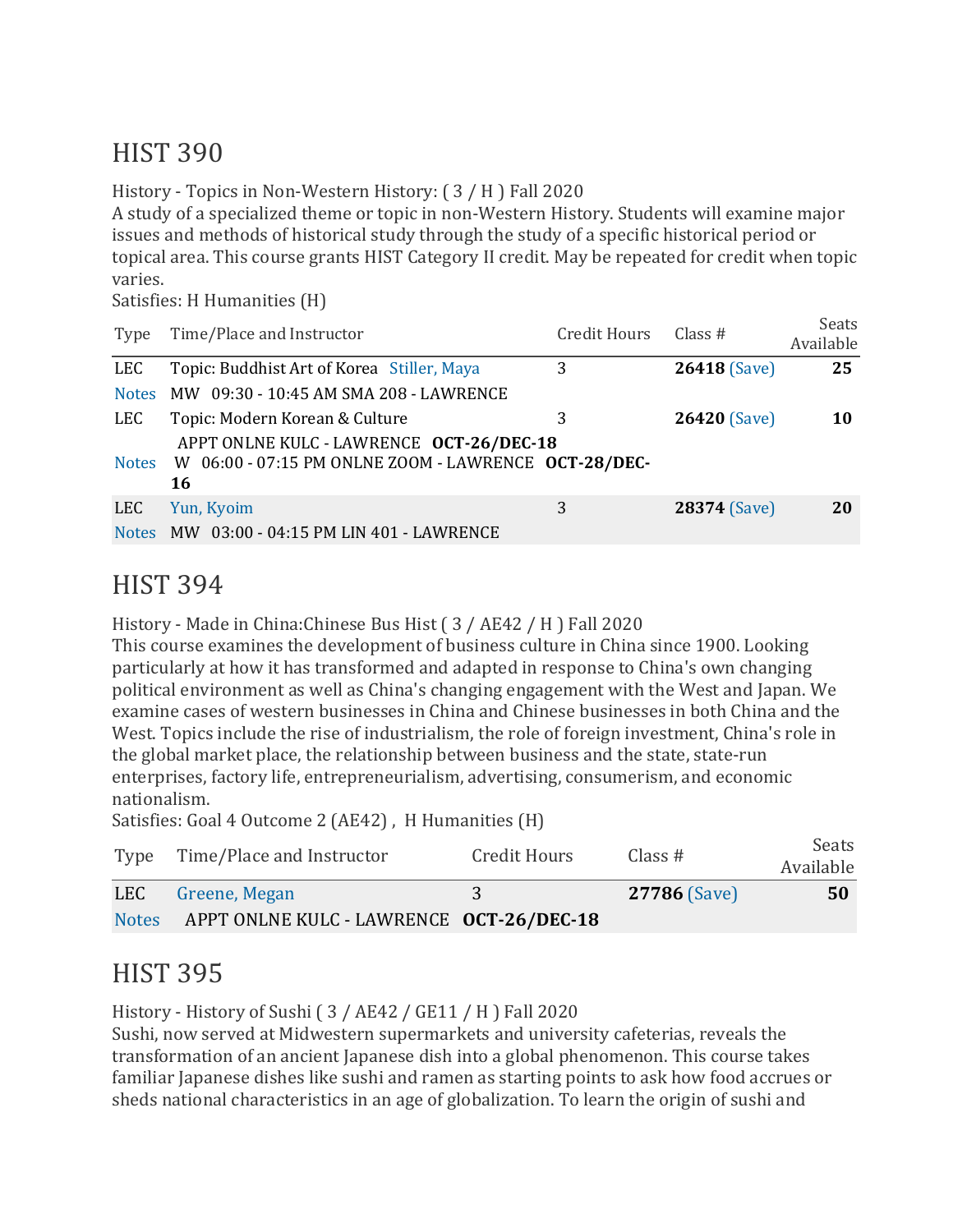ramen, the class traces the evolution of the diet in the context of the development of Japanese civilization. Using the methodology of food history, course assignments include short research papers on Japanese foodstuffs; analyses of primary sources from statistics to comic books to movies; and short essays drawing from participant observation of Japanese foods now available locally.

Satisfies: Goal 4 Outcome 2 (AE42), Goal 1 Outcome 1 (GE11), H Humanities (H)

| Type Time/Place and Instructor                 | Credit Hours | Class $#$           | Seats<br>Available |
|------------------------------------------------|--------------|---------------------|--------------------|
| LEC Rath, Eric                                 |              | <b>27787</b> (Save) | 70                 |
| Notes APPT ONLNE KULC - LAWRENCE AUG-24/OCT-16 |              |                     |                    |

#### HA 540

History of Art - Specl Sdy Asian Art Befr 1900: ( 1-6 / H ) Fall 2020 This course is designed for the study of special topics in Asian art before 1900, including courses taken through study abroad. May be repeated for credit if content varies. The course is taught at the 300 and 500-levels with additional work required at the 500-level. Same topic may not be taken at both the 300 and 500-levels. Prerequisite: An appropriate introductory-level course in Asian art history, or consent of the instructor Satisfies: H Humanities (H)

| Type       | Time/Place and Instructor                      | Credit<br>Hours | Class#              | Seats<br>Available |
|------------|------------------------------------------------|-----------------|---------------------|--------------------|
| <b>LEC</b> | Topic: Gardens of Japan & China McNair,<br>Amy |                 | <b>28297</b> (Save) | 25                 |
|            | Notes TuTh 01:00 - 02:15 PM SMA 208 - LAWRENCE |                 |                     |                    |

# HA 550

History of Art - Capstone in Art History: ( 3 / AE61 / BGSC / H ) Fall 2020

An advanced course dedicated to the in-depth study of special topics in art history. Students conduct research on a question within the parameters of the course topic and produce a research product that integrates knowledge from within the discipline of art history or in combination with other disciplines to generate new ideas. May be repeated for credit if content varies. Prerequisite: Junior or senior standing and twelve hours of art history, or consent of the instructor.

Satisfies: Goal 6 Outcome 1 (AE61) , BGS Career Course (BGSC) , H Humanities (H)

|            | Type Time/Place and Instructor                     | Credit<br>Hours | Class $#$           | Seats<br>Available |
|------------|----------------------------------------------------|-----------------|---------------------|--------------------|
| LEC        | Topic: Buddhist Art of Korea Stiller, Maya 3       |                 | <b>20831 (Save)</b> |                    |
|            | Notes MW 09:30 - 10:45 AM SMA 208 - LAWRENCE       |                 | <b>Inst Req</b>     |                    |
| <b>LEC</b> | Topic: Asian Americans &<br>Diasporas Kaneko, Maki | 3               | 21248 (Save)        |                    |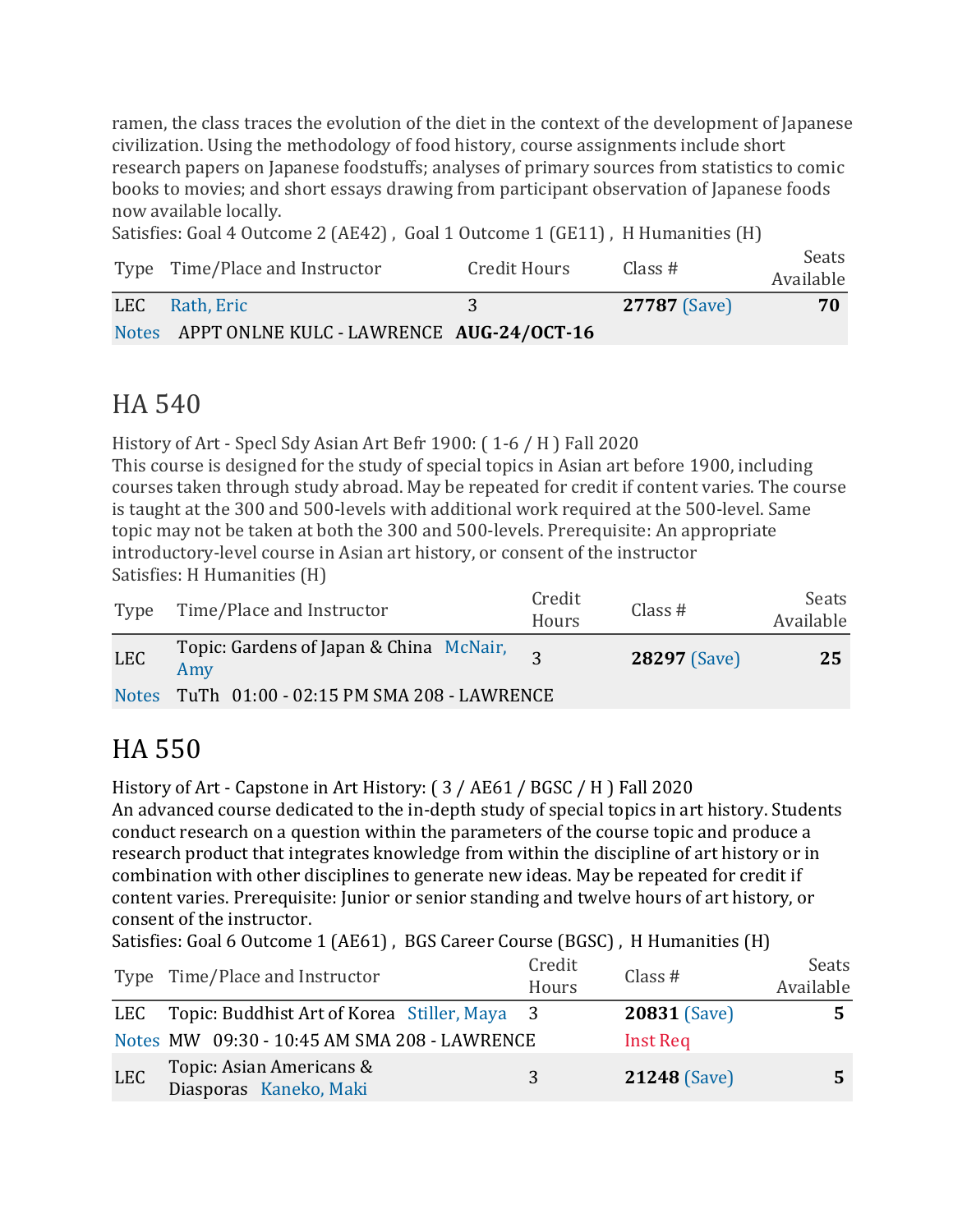|     |     | Notes MW 11:00 - 12:15 PM SMA 208 - LAWRENCE   |  | Inst Req            |   |
|-----|-----|------------------------------------------------|--|---------------------|---|
| LEC | Amy | Topic: Gardens of Japan & China McNair,        |  | <b>22126 (Save)</b> | 4 |
|     |     | Notes TuTh 01:00 - 02:15 PM SMA 208 - LAWRENCE |  | Inst Req            |   |

### HA 561

History of Art - Buddhist Art of Korea ( 3 / H ) Fall 2020

Introduction to the history of Buddhist temple buildings, paintings, sculptures and illuminated hand-scrolls in Korea from the 4th through the 19th centuries, with special emphasis on their stylistic, geographical, social, devotional and literary contexts. Current theories and controversies pertinent to the history and study of Korean Buddhist art are also addressed. Not open to students who have taken HA 361. Work requirements will be greater for students enrolled at the 500 level than at the 300 level. (Same as REL 511.) Prerequisite: A college level introduction to Asian art history, or consent of instructor. Satisfies: H Humanities (H)

| Type Time/Place and Instructor               | <b>Credit Hours</b> | Class $#$          | Seats Available |
|----------------------------------------------|---------------------|--------------------|-----------------|
| LEC Stiller, Maya                            |                     | <b>22128 (Save</b> | 25              |
| Notes MW 09:30 - 10:45 AM SMA 208 - LAWRENCE |                     |                    |                 |

#### HA 591

History of Art - Special Study in Asian Art: ( 1-6 / H ) Fall 2020

This course is designed for the study of special topics in Asian art, including courses taken through study abroad. May be repeated for credit if content varies. Same topic may not be taken at both the 300 and 500-levels. Prerequisite: An appropriate introductory-level course in art history or Asian Studies, or consent of the instructor. Satisfies: H Humanities (H)

|              | Type Time/Place and Instructor                                         | Credit<br>Hours | Class #            | Seats<br>Available |
|--------------|------------------------------------------------------------------------|-----------------|--------------------|--------------------|
| <b>LEC</b>   | Topic: Modern Korean Art & Culture Stiller, 2<br>Maya                  |                 | <b>28991 (Save</b> | 10                 |
| <b>Notes</b> | APPT ONLNE KULC - LAWRENCE<br>W 06:00 - 07:15 PM ONLNE ZOOM - LAWRENCE |                 | Inst Req           |                    |

# IBUS 410

International Business - Intro to Internationl Business ( 3 / AE42 ) Fall 2020 This course provides an overview of the international business environment and explores its implications for firms and managers. Students will analyze the political, economic, legal and socio-cultural forces that shape the conduct of business in and across divergent cultural